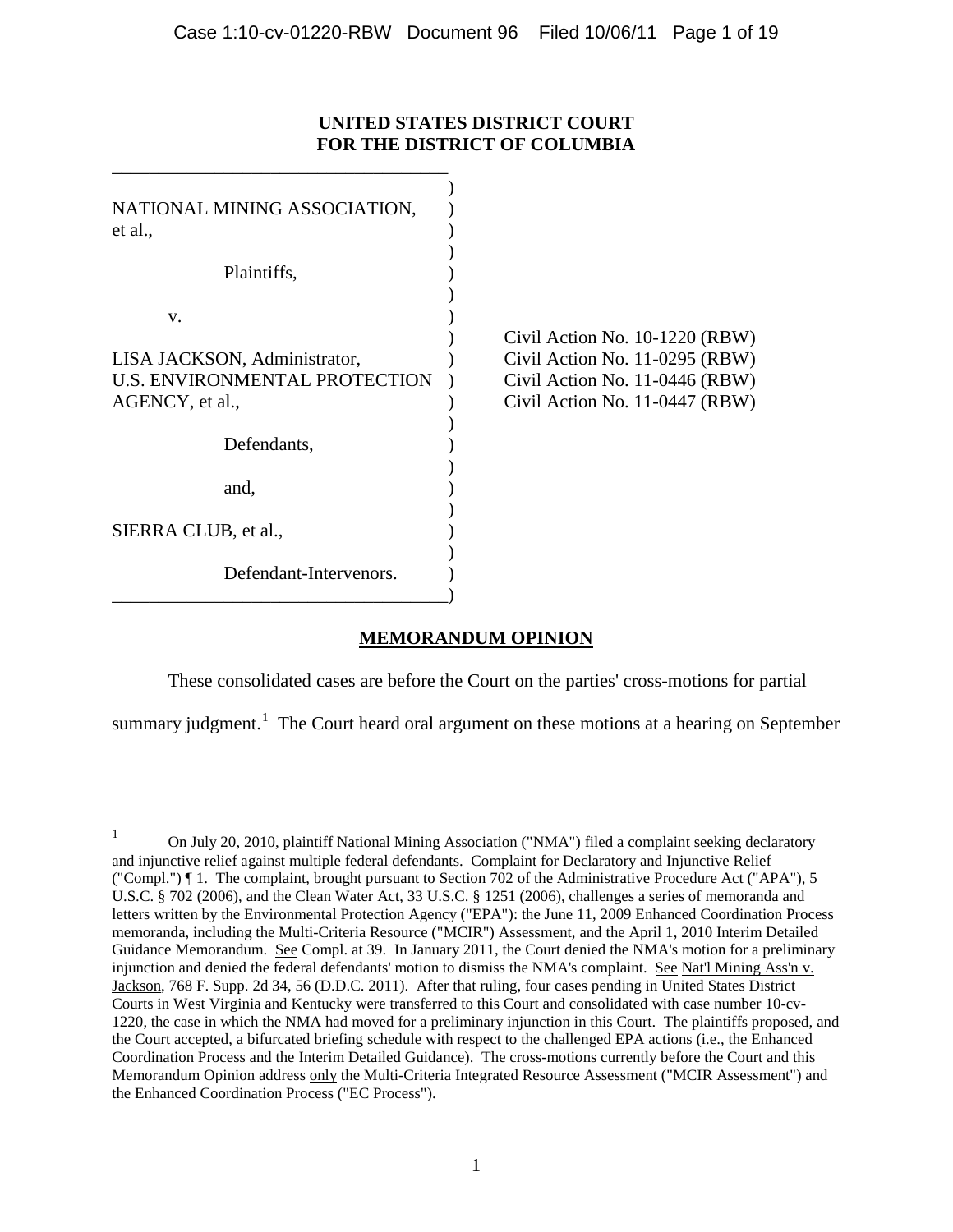16, 2011. For the reasons explained below, the Court will grant the plaintiffs' motion for partial summary judgment and deny the federal defendants' motion for partial summary judgment. $^2$  $^2$ 

## **I. BACKGROUND**[3](#page-1-0)

Clean Water Act Section 404 permits are issued by the United States Army Corps of Engineers ("Corps") "for the discharge of dredged and fill material into navigable waters at specific disposal sistes," 33 U.S.C. § 1344(a) (2006), and govern material that fills or displaces receiving waters, Pls.' Mem. at 3. The Corps has sole authority to issue Section 404 permits, 33 U.S.C. § 1344(a); Defs.'Mem. at 8, but in doing so must apply guidelines that it develops in conjunction with the EPA. See Pls.' Mem. at 3; Defs.' Mem. at 3. As required by the Clean Water Act, 33 U.S.C. 1344(b), the EPA and the Corps promulgated  $404(b)(1)$  guidelines, which are codified at 40 C.F.R. Part 230 (2010), to guide the Corps' review of the environmental effects of proposed disposal sites, Defs.' Mem. at 3; Pls.' Mem. at 7. The 404(b)(1) guidelines provide that "[n]o modifications to the basic application, meaning, or intent of these guidelines will be made without rulemaking by the Administrator [of the EPA] under the Administrative Procedure Act." 40 C.F.R. § 230.2(c).

In addition to giving the EPA the responsibility to develop the guidelines with the Corps, the Clean Water Act accords the EPA the authority to prevent the Corps from authorizing certain

<sup>&</sup>lt;sup>2</sup> In deciding the cross-motions, the Court also considered the following filings made by the parties: the Plaintiffs' Memorandum in Support of Motion for Partial Summary Judgment ("Pls.' Mem."); the State of West Virginia's Individual Memorandum in Support of Plaintiffs' Motion for Partial Summary Judgment; the United States' Memorandum of Law in Support of its Motion for Partial Summary Judgment and in Opposition to Plaintiffs' Motion for Partial Summary Judgment ("Defs.' Mem."); Sierra Club et al. Memorandum of Law in Opposition to Plaintifffs' Motion for Partial Summary Judgment and in Support of Defendants' Cross-Motion ("Def.-Ints.' Mem."); the Plaintiffs' Reply Memorandum in Support of Their Motion for Partial Summary Judgment ("Pls.' Reply"); the State of West Virginia's Reply Memorandum in Support of Plaintiffs' Motion for Partial Summary Judgment; the United States' Reply Memorandum in Support of its Motion for Partial Summary Judgment ("Defs.' Reply"); and the parties' Notice of Filing of Joint Administrative Record Appendix ("Notice Joint App'x").

<span id="page-1-1"></span><span id="page-1-0"></span><sup>&</sup>lt;sup>3</sup> The statutory and regulatory background and underlying facts of this case were explained in detail in the Court's earlier Memorandum Opinion in this case, and will thus be only briefly recounted here as necessary to decide the issues presented by the parties' cross-motions. See Nat'l Mining Ass'n, 768 F. Supp. 2d at 38-41.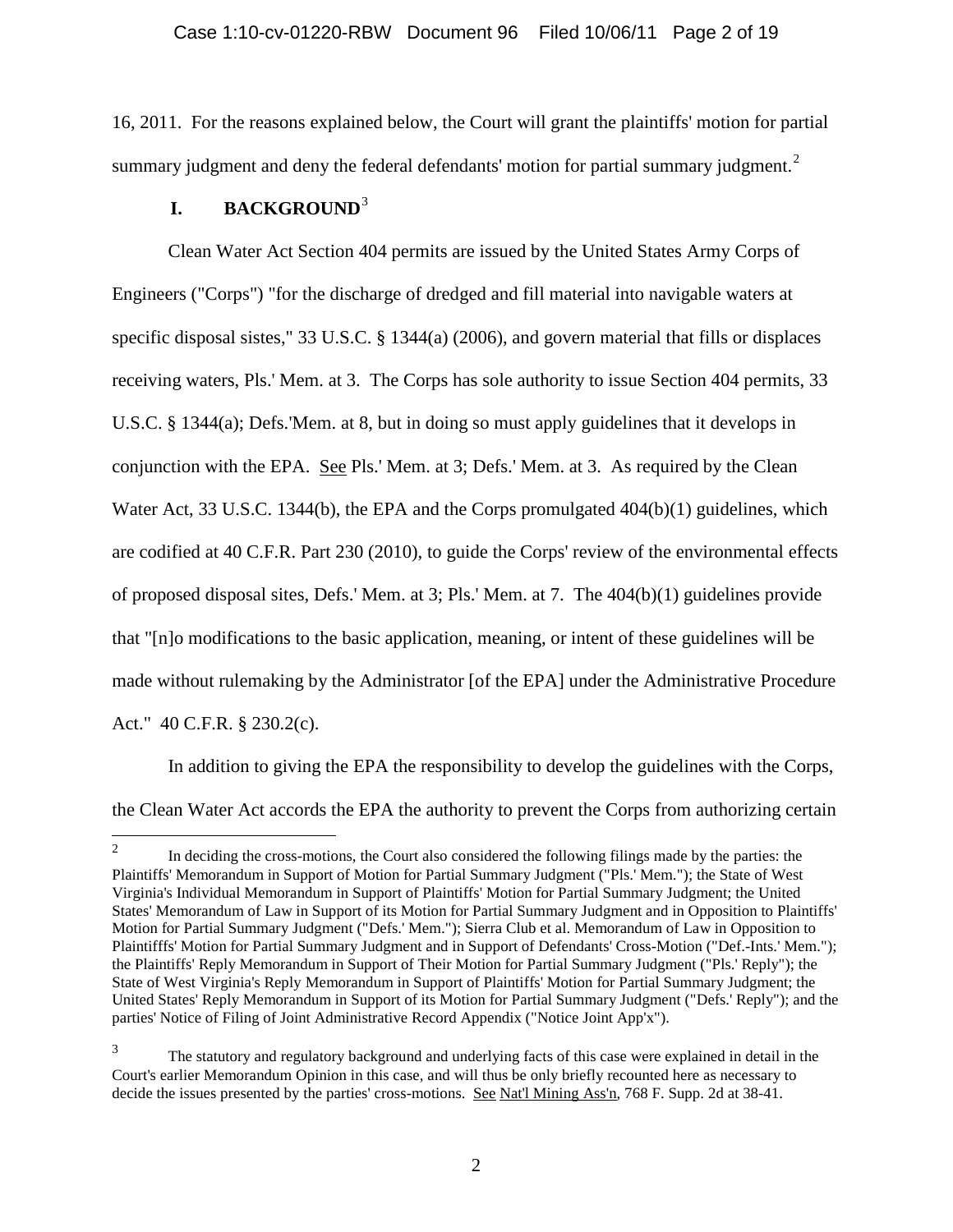#### Case 1:10-cv-01220-RBW Document 96 Filed 10/06/11 Page 3 of 19

disposal sites. 33 U.S.C.  $\S$  1344(c). To exercise its authority to prevent the Corps from authorizing a particular dumpsite, known as the 404(c) veto authority, the EPA must determine, after notice and an opportunity for public hearing, that certain unacceptable environmental effects would occur if the disposal site were approved. Id. Section 404(c) requires the EPA to "set forth in writing and make public [its] findings and [its] reasons for making any determination under this subsection." Id.

Section 404(q) of the Clean Water Act directs the Corps to coordinate with the appropriate federal agencies to assure that, "to the maximum extent practicable," a decision on a pending application for a Section 404 permit will be made within 90 days of the publication of the notice for that application. 33 U.S.C. § 1344(q). In August 1992, the Corps signed a Memorandum of Agreement with the EPA as required by section 404(q) of the Clean Water Act, see Administrative Record ("AR") at ECP000001-10 (Memorandum of Agreement between the Environmental Protection Agency and the Department of the Army ("404(q) Memorandum")), which makes clear that "the Corps is responsible for reviewing and evaluating information concerning all permit applications," id. at ECP000001. The 404(q) Memorandum acknowledges "that the EPA has an important role" in the Corps' Section 404 permitting process and envisions that the EPA will provide comments to the Corps, but also clarifies that the EPA's comments will be provided to the Corps within the time frames established in the agreement itself and the applicable regulations. Id. at ECP000002. The 404(q) Memorandum also notes, however, that the Corps may request additional comments from the EPA or discuss issues with the EPA after the close of the comment period. Id. at ECP000005. Additionally, the 404(q) Memorandum clarifies that it in no way alters the Corps' "authority to decide whether a particular individual permit should be granted, including determining whether the project is in compliance with the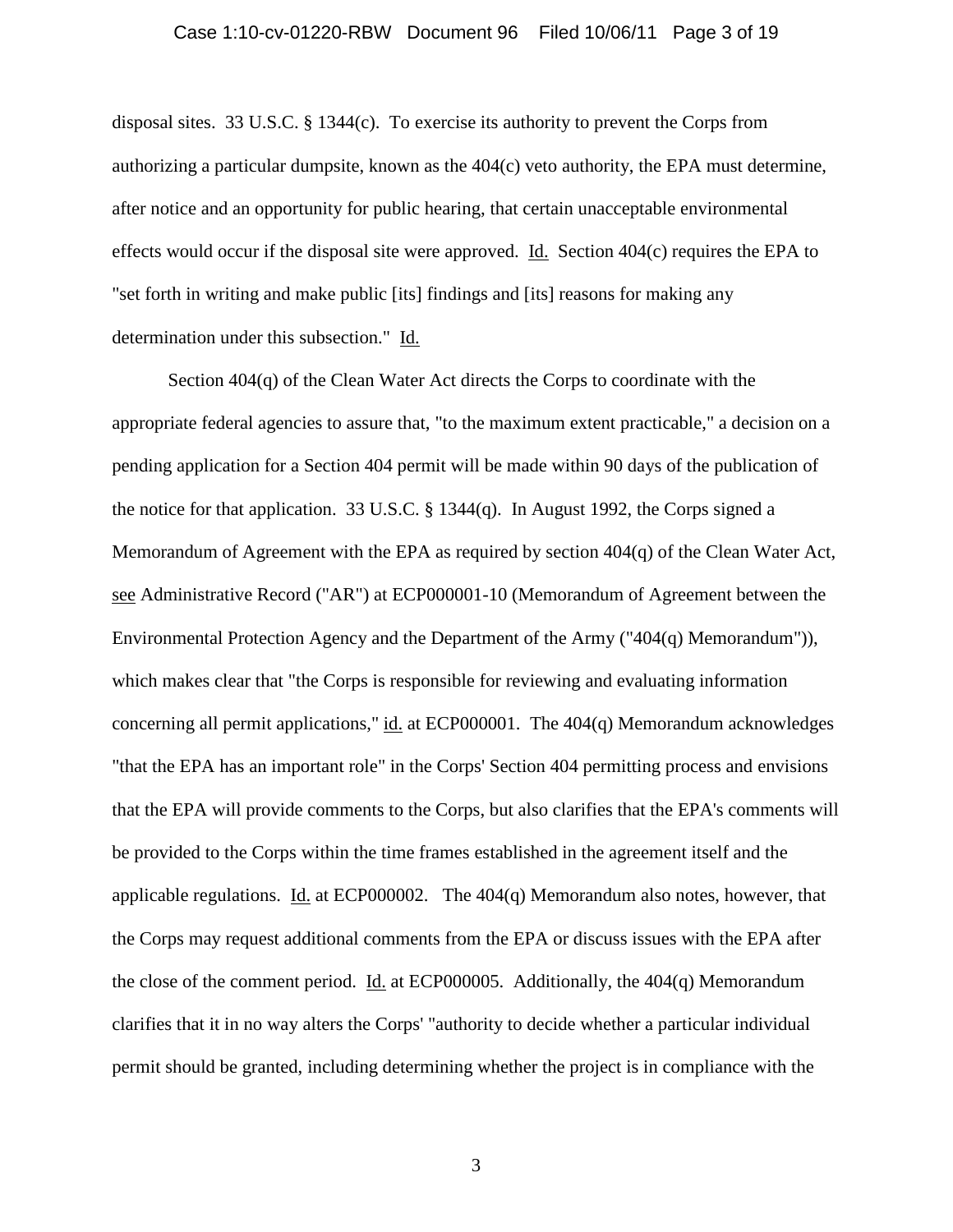#### Case 1:10-cv-01220-RBW Document 96 Filed 10/06/11 Page 4 of 19

Section 404(b)(1) Guidelines, or the [EPA's] authority under Section 404(c) of the Clean Water Act." Id. at ECP000002. Further, the 404(q) Memorandum provides for the "elevation," i.e., additional review, of individual permit decisions. Id. at ECP000006-10. The "final decision on the need to elevate a specific individual permit case" rests "solely" with the Assistant Secretary of the Army for Civil Works. Id. at ECP000007. Finally, the 404(q) Memorandum states that it shall "be effective immediately upon the date of the last signature and will continue in effect until modified or revoked by agreement of both parties, or revoked by either party alone upon six months written notice." Id. at ECP000003.

On June 11, 2009, the EPA, the Corps, and the Department of the Interior signed a Memorandum of Understanding on Implementing the Interagency Plan on Appalachian Surface Coal Mining. Id. at ECP000011-16 (June 11, 2009 Memorandum of Understanding ("June 11, 2009 MOU")). The June 11, 2009 MOU represented the announcement of "a set of short-term actions to be implemented in 2009 to existing policy and guidance, and a longer term process for gathering public input, assessing the effectiveness of current policy, and developing regulatory actions." Id. at ECP000012. One element of the plan was "coordinated environmental reviews of pending permit applications under the Clean Water Act." Id.; see also id. at ECP000014 (explaining that the "EPA and the Corps will begin immediately to implement enhanced coordination procedures applicable to the Clean Water Act review of Section 404 permit applications for Appalachian surface coal mining activities that have been submitted prior to the execution of" the MOU).

Concurrently with the June 11, 2009 MOU, the federal defendants "issued two separate memoranda outlining the formal details of the EC Process, a two-step process that begins with [the] EPA's MCIR Assessment and proceeds to a separate coordination process between the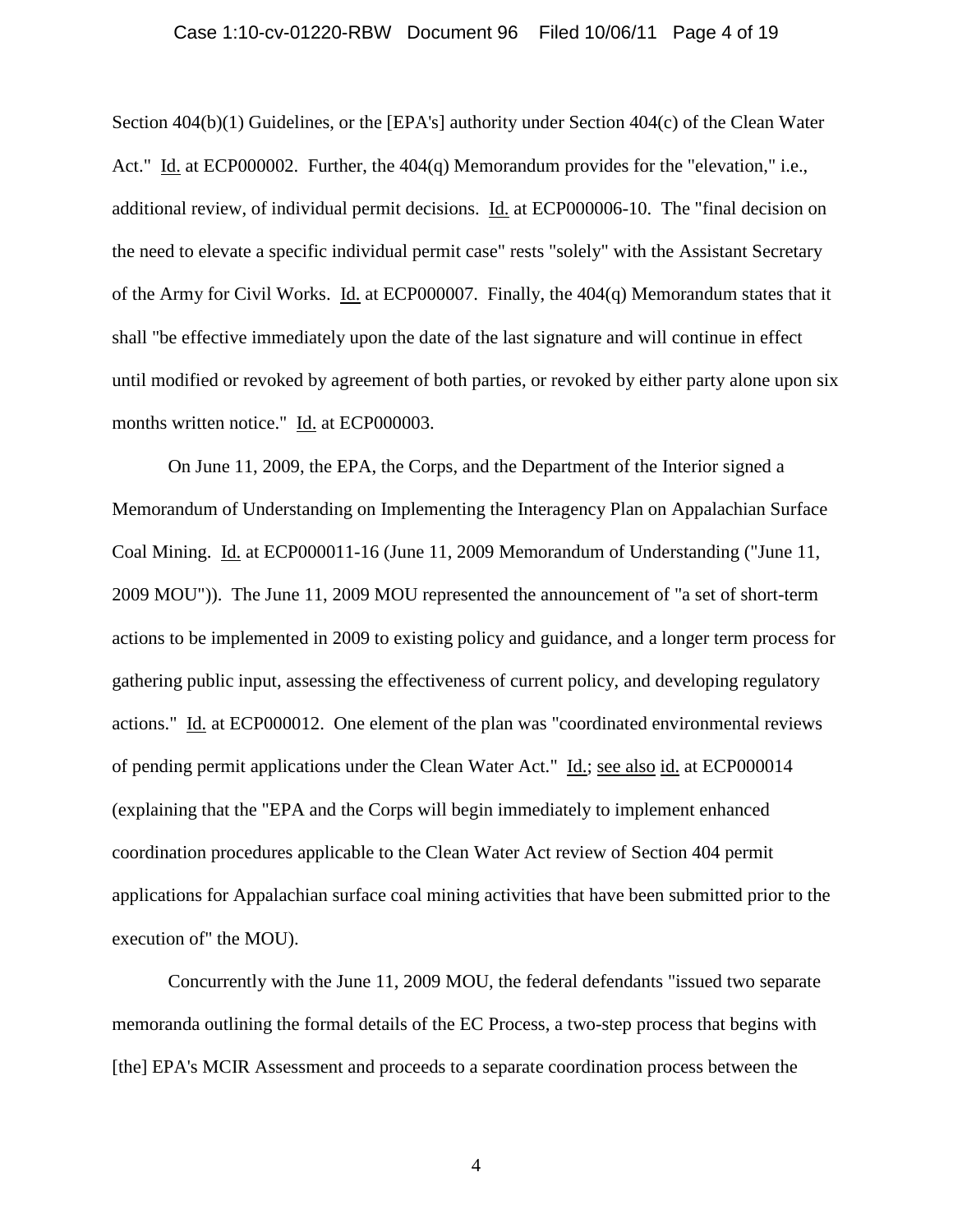### Case 1:10-cv-01220-RBW Document 96 Filed 10/06/11 Page 5 of 19

Corps and [the] EPA." Pls.' Mem. at 10. The MCIR Assessment<sup>[4](#page-1-1)</sup> involves the EPA applying the 404(b)(1) guidelines and directing the Corps on which permit applications must go through the EC Process for further review and coordination. See id. at 11; Defs.' Mem. at 12. "[T]he Corps was not involved in developing the MCIR Assessment, despite its statutory role as the permitting authority." Pls.' Mem. at 11; see also AR at ECP000017-19 (June 11, 2009 Letter from Administrator Jackson to Acting Assistant Secretary Salt) (setting forth the "factors [that the] EPA intends to use to screen and evaluate the pending permit applications to determine which permit applications require further coordination between [the] EPA and the Corps"). If the EPA determines during the MCIR Assessment that further review is necessary, then the pending permit application is subjected to the EC Process. Defs.' Mem. at 14-15. According to the plaintiffs, this EC Process is a "burdensome review that is wholly separate from the process outlined in Section 404, the Corps' implementing regulations, and the  $404(q)$  [Memorandum]." Pls.' Mem. at 11-12. The plaintiffs maintain that the EC Process adds a good deal of time to the permitting process because it "involves discussions among [the] EPA, the Corps, the permit applicant, and other potentially relevant agencies during a 60-day coordination period." Id.

#### **II. STANDARD OF REVIEW**

The summary judgment standard set forth in Federal Rule of Civil Procedure 56(a) does not apply in a case involving review of a final agency action under the APA because of the limited role of a court in reviewing the administrative record. See Stuttering Found. of Am. v.

<span id="page-4-0"></span><sup>&</sup>lt;sup>4</sup> The federal defendants allege that the MCIR Assessment is more accurately described as a screening process. Defs.' Mem. at 14 n.13. They claim that the MCIR Assessment "itself makes no determinations and performs no screening function. It merely allowed EPA officials to organize and compare existing data in the course of their review of the permit applications." Id. In their briefs, the federal defendants thus refer to the MCIR Assessment as simply "the screening procedure." See, e.g., id. at 1. For the sake of clarity, specificity, and consistency with the Court's prior Memorandum Opinion and Orders in this case, this Memorandum Opinion uses the term MCIR Assessment to describe the process used by the EPA to determine which of the pending permits would be subject to the additional scrutiny of the EC Process.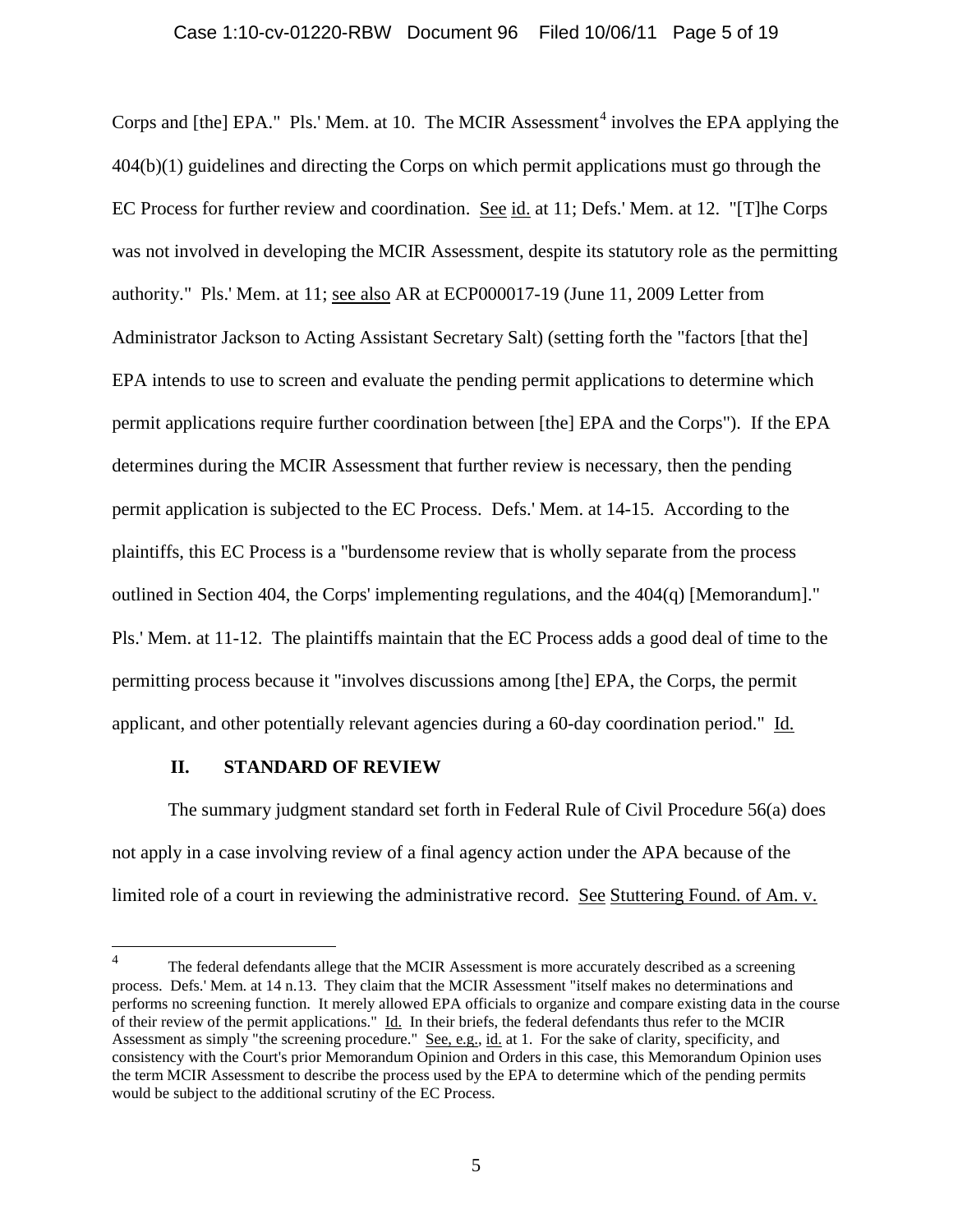#### Case 1:10-cv-01220-RBW Document 96 Filed 10/06/11 Page 6 of 19

Springer, 498 F. Supp. 2d 203, 207 (D.D.C. 2007). "Under the APA, . . . 'the function of the district court is to determine whether . . . as a matter of law the evidence in the administrative record permitted the agency to make the decision it did.'" Id. (quoting Occidental Eng'g Co. v. INS, 753 F.2d 766, 769-70 (9th Cir. 1985)); see also Fund for Animals v. Babbitt, 903 F. Supp. 96, 105 (D.D.C. 1995) (explaining that where a case involves a challenge to a final administrative action, a court's review is limited to the administrative record) (citing Camp v. Pitts, 411 U.S. 138, 142 (1973))). "Summary judgment thus serves as the mechanism for deciding, as a matter of law, whether the agency action is supported by the administrative record and otherwise consistent with the APA standard of review." Stuttering Found., 498 F. Supp. 2d at 207 (citing Richards v. INS, 554 F.2d 1173, 1177 & n.28 (D.C. Cir. 1977)).

#### **III. LEGAL ANALYSIS**

The parties, and the Court, agree that the cross-motions currently before the Court pose two questions of law. First, do the MCIR Assessment and the EC Process violate the Clean Water Act because they amount to actions in excess of the agency's statutory authority? Second, does the agency's utilization of the MCIR Assessment and the EC Process in the absence of notice and comment violate the APA? The Court will address each question in turn.

### A. Whether the EPA's role in the MCIR Assessment and the EC Process exceeds its statutory authority under the Clean Water Act

The APA requires that reviewing courts "shall . . . hold unlawful and set aside agency action . . . found to be . . . in excess of statutory jurisdiction, authority, or limitations, or short of statutory right." 5 U.S.C. § 706(2)(C). In determining whether the MCIR Assessment and the EC Process exceed the statutory authority afforded the EPA by the Clean Water Act, the Court must engage in the two-step inquiry set forth in Chevron v. Natural Resources Defense Council, 467 U.S. 837 (1984). The Chevron test directs courts to first determine whether Congress,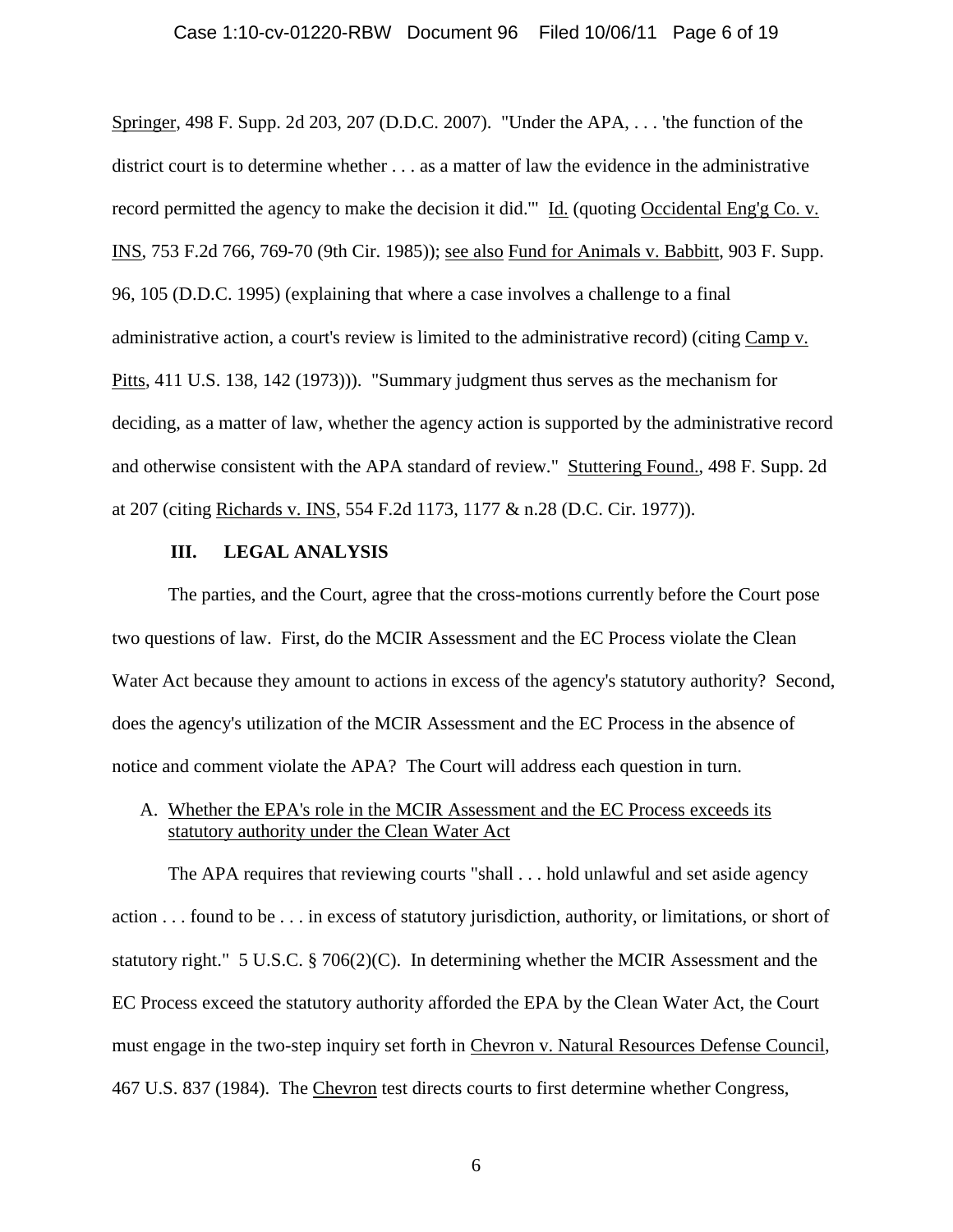#### Case 1:10-cv-01220-RBW Document 96 Filed 10/06/11 Page 7 of 19

through the enabling statute, has clearly addressed the precise question at issue. Id. at 842; see also Colo. Wild Horse & Burro Coal. v. Salazar, 639 F. Supp. 2d 87, 90-91 (D.D.C. 2009). If the answer to this first question is in the affirmative, "that is the end of the matter; for the court, as well as the agency, must give effect to the unambiguously expressed intent of Congress." Chevron, 467 U.S. at 842-43. If, on the other hand, the answer to this first question is in the negative, the second inquiry becomes "whether the agency's [action] is based on a permissible construction of the statute." Id. at 843.

Whether there is statutory ambiguity is for the Court to decide, and the Court "owe[s] the agency no deference on the existence of ambiguity." Am. Bar Ass'n v. FTC, 430 F.3d 457, 468 (D.C. Cir. 2005). If the Court determines that the statute is either silent or ambiguous, the Court must then proceed to the second component of Chevron and determine whether the agency's position is based on a permissible construction of the statute. Colo. Wild Horse & Burro Coal., 639 F. Supp. 2d at 91. Courts are hesitant to "presume a delegation of power based solely on the fact that there is not an express withholding of such power." Am. Petroleum Inst. v. EPA, 52 F.3d 1113, 1120 (D.C. Cir. 1995) (citing Ethyl Corp. v. EPA, 51 F.3d 1053, 1060-61 (D.C. Cir. 1995)). Similarly, "the duty to act under certain carefully defined circumstances simply does not subsume the discretion to act under other, wholly different, circumstances, unless the statute bears such a reading." Ry. Labor. Execs. Ass'n v. Nat'l Mediation Bd., 29 F.3d 655, 671 (D.C. Cir. 1994) (emphasis omitted); see also id. at 670 ("categorically reject[ing]" the Board's suggestion that "it possesses plenary authority to act within a given area simply because Congress has endowed it with some authority to act in that area").

The plaintiffs argue that the Clean Water Act clearly limits the EPA's role in the Section 404 permitting process. Pls.' Mem. at 15. They maintain that Congress intended the EPA to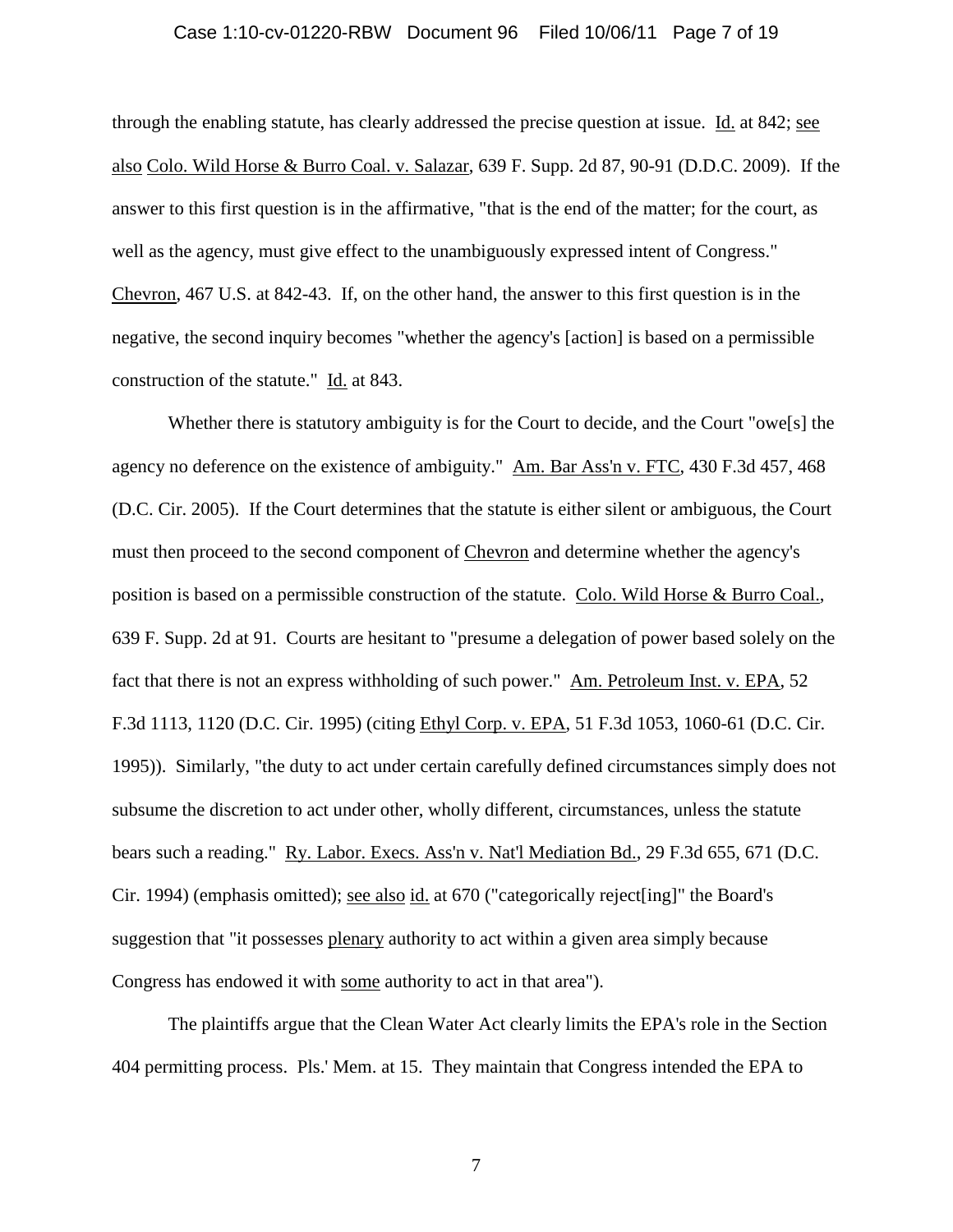#### Case 1:10-cv-01220-RBW Document 96 Filed 10/06/11 Page 8 of 19

have a limited role in the issuance of Section 404 permits, and thus assigned it only two tasks: "(1) developing the Section 404(b)(1) Guidelines with the Corps for the Corps to apply when designating disposal sites; and (2) exercising its authority under Section 404(c) to prohibit the Corps' decision to issue a permit for a particular disposal site, but only if [it] follows the specified statutory and regulatory procedures governing the exercise of [Section 404(c) veto] authority." Id. (internal quotation marks omitted). They further assert that the Clean Water Act envisions coordination between the EPA and the Corps in only three instances: (1) the joint development of the  $404(b)(1)$  guidelines, (2) the requirement that the EPA consult the Corps in making a determination whether to prohibit, under its 404(c) veto power, the designation of a disposal site, and (3) the consummation of an agreement to assure that permit decisions will be made not later than 90 days after the notice of that application is issued—an agreement the agencies executed in August 1992. Id. at 18; see also Pls.' Reply at 4-5 ("[The f]ederal defendants appear to suggest that any time the Congress creates a regulatory program involving more than one agency, those agencies can establish whatever coordination procedures those agencies may deem are necessary, even if that means disregarding existing regulations."). Alternatively, the plaintiffs contend that if the Court finds that ambiguity exists as to the nature of the coordination between the EPA and the Corps as prescribed by the Clean Water Act, the Court should look to the Corps' implementing regulations and the 404(q) Memorandum to resolve that ambiguity, Pls.' Mem. at 19, which provide no basis "to superimpose the EC Process," id. at 20.

On the other hand, the federal defendants maintain that both the EC Process and the MCIR Assessment "fall within the agencies' authority under the [Clean Water Act] and within their broad discretion to establish the procedures necessary to carry out their statutory functions."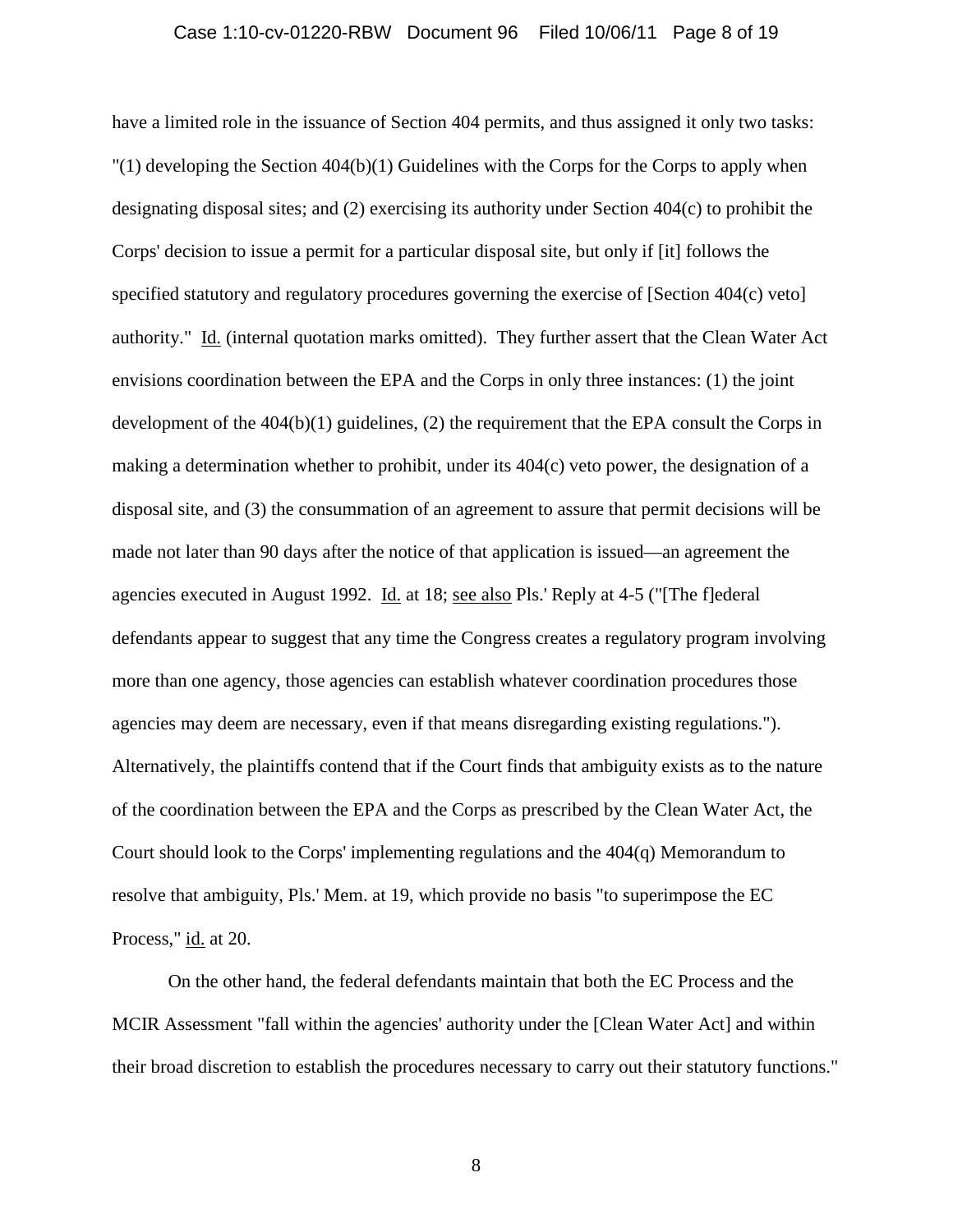#### Case 1:10-cv-01220-RBW Document 96 Filed 10/06/11 Page 9 of 19

Defs.' Mem. at 17. Specifically, the federal defendants assert that the challenged actions are a "necessary corollary," id. at 19, to the EPA's Section 404(c) veto authority. See also Def.-Ints.' Mem. at 1 (arguing that "the Court need look no further than the ultimate veto power" of the EPA in deciding this case). The federal defendants also seize on the "coordination" required by Section 404(q), Defs.' Mem. at 20; <u>see also id.</u> ("[The p]laintiffs do not . . . identify any language in the [Clean Water Act] suggesting that Congress, by specifying the three instances of coordination, meant to establish a ceiling on interagency coordination."), and assert that the specific instances of required coordination identified by the plaintiffs are the "statutory minimum prescribed by Congress," id. at 21. The federal defendants also argue that even if the challenged actions represent a "modification or relaxation of the existing permitting regulations, any such modification was within the agencies' discretion," as it is always within an agency's discretion to modify the procedural rules it has adopted. Id. at 29. The Court does not find any of the federal defendants' arguments convincing.

Although the Administrator of the EPA is tasked with administering the Clean Water Act, the Administrator's authority is subject to limitations. See 33 U.S.C. § 1251(d) ("Except as otherwise expressly provided in this chapter, the Administrator of the Environmental Agency (hereinafter in this chapter called 'Administrator') shall administer this chapter.") (emphasis added). First, and most important, Section 404 of the Clean Water Act, codified at 33 U.S.C. § 1344, provides an express limitation on the Administrator's authority with respect to the issuance of Section 404 permits. The statutory language explicitly establishes the Secretary of the Army, acting through the Corps, as the permitting authority, which strikes the Court as an express limitation of the sort referenced in 33 U.S.C. § 1251(d). See 33 U.S.C. § 1344(a) ("The secretary may issue permits . . . "); 33 U.S.C. § 1344(d) ("The term 'Secretary' as used in this section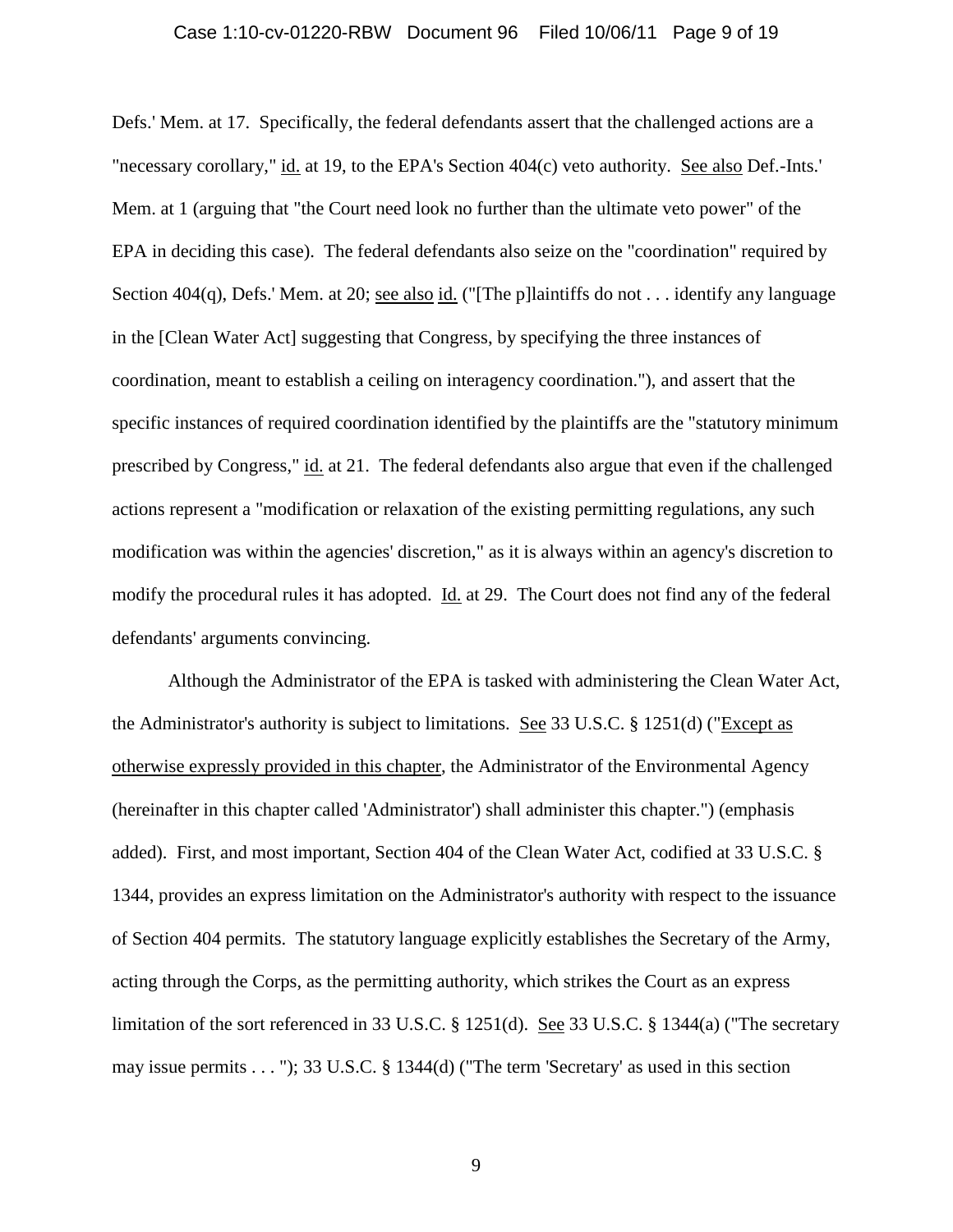#### Case 1:10-cv-01220-RBW Document 96 Filed 10/06/11 Page 10 of 19

means the Secretary of the Army, acting through the Chief of Engineers."). And the parties do not dispute that the Corps is the sole entity authorized to issue Section 404 permits. Defs.' Mem. at 8; Pls.' Mem. at 3. Second, after the first subsection of Section 404 establishes the Corps as the sole permitting authority, other subsections delineate discrete roles for the Administrator in the Section 404 permitting framework. Thus, while it is true that the EPA does have some role to play in the Section 404 permitting process, the carving out of limited circumstances for EPA involvement in the issuance of Section 404 permits appears to be a statutory ceiling on that involvement. The permitting scheme in Section 404 gives the EPA the authority to: (1) work with the Corps to develop guidelines, 33 U.S.C. § 1344(b)(1), (2) "prohibit the specification (including the withdrawal of specification) of any defined area as a disposal site" after notice and opportunity for public hearings and consultation with the Corps, 33 U.S.C. § 1344(c), (3) work with states desiring to administer their own permitting programs for dredge and fill material, 33 U.S.C. § 1344(g)-(j), (4) promulgate categories of discharge that shall not require permits under a state permitting program, 33 U.S.C. § 1344(*l*), and (5) enter into agreements with the Corps to minimize "duplication, needless paperwork, and delays in the issuance of permits," 33 U.S.C § 1344(q). The statute is therefore not ambiguous, as it establishes the Corps as the principal player in the permitting process, and then specifies certain roles for the EPA to play in that process. Thus, if a responsibility involving the permitting process has not been delegated to the EPA by Congress, that function is vested in the Corps as the permitting authority.

Because the District of Columbia Circuit rejected arguments similar to those made by the federal defendants in this case, the above reasoning is supported by the Circuit's holding in Railway Labor Executive's Association. 29 F.3d at 671. In that case, the Circuit examined the Railway Labor Act and the "authority" it conferred on "the National Mediation Board . . . to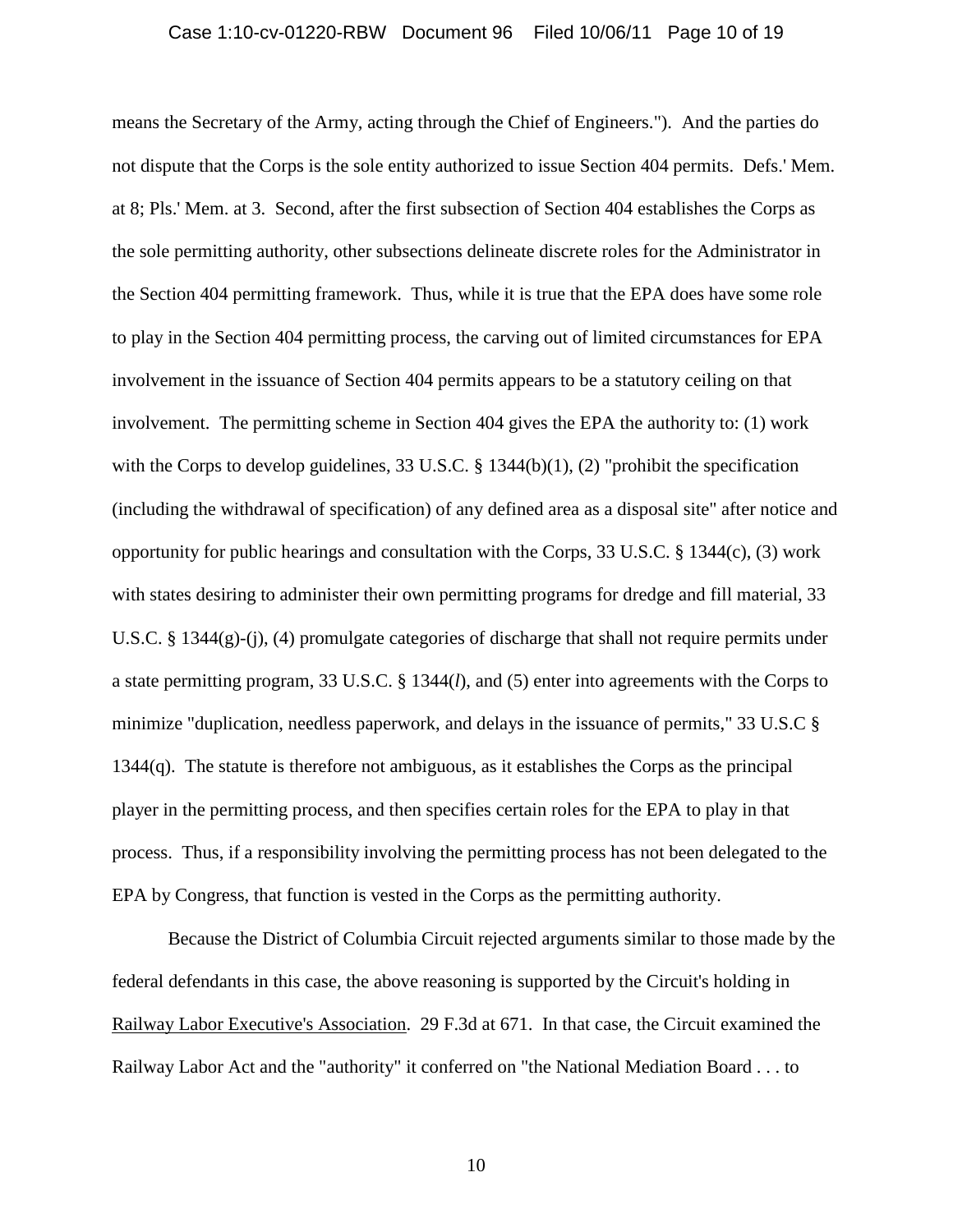#### Case 1:10-cv-01220-RBW Document 96 Filed 10/06/11 Page 11 of 19

investigate representation disputes among a carrier's employees." Id. at 658 (internal quotation marks omitted). The Circuit determined that the Railway Labor Act specified that an investigation by the Board can be "initiated only 'upon request of either party to the dispute,'" and that "it is clear that a carrier is not a 'party.'" Id. (quoting 45 U.S.C. § 152 Ninth (1988)). Nonetheless, the Board had announced that "carriers, as well as the Board itself, could initiate representation proceedings in the wake of railroad mergers" because such events were likely to cause representation disputes. Id. The Board acknowledged that the language of the statute did not support the asserted authority, but argued the court should "presume a delegation of power from Congress absent an express withholding of such power." Id. at 659 (emphasis omitted). The Circuit was not impressed and found "that the Board's attempt to expand its jurisdiction ha[d] no basis whatsoever in the language of the statute or its legislative history, and . . . because the Board's novel claim of authority [was] belied by longstanding agency practice," held "that the Merger Procedures constitute<sup>[d]</sup> a gross violation" of the Railway Labor Act. *Id.* (internal quotation marks omitted).

The same is true here. Congress' decision to adopt Section 404 of the Clean Water Act and specifically identify the Corps as the permitting authority, and then to denote specific instances in which the EPA and the Corps were to coordinate their efforts, and to assign the EPA discrete functions, precludes the Court from accepting the federal defendants' argument that Congress simply intended to prescribe a statutory minimum in regard to the EPA. Rather, as the statute plainly reads, Congress established a permitting scheme in which the Corps is to be the principal player, and the EPA is to play a lesser, clearly defined supporting role. With the adoption of the MCIR Assessment and the EC Process, the EPA has expanded its role in the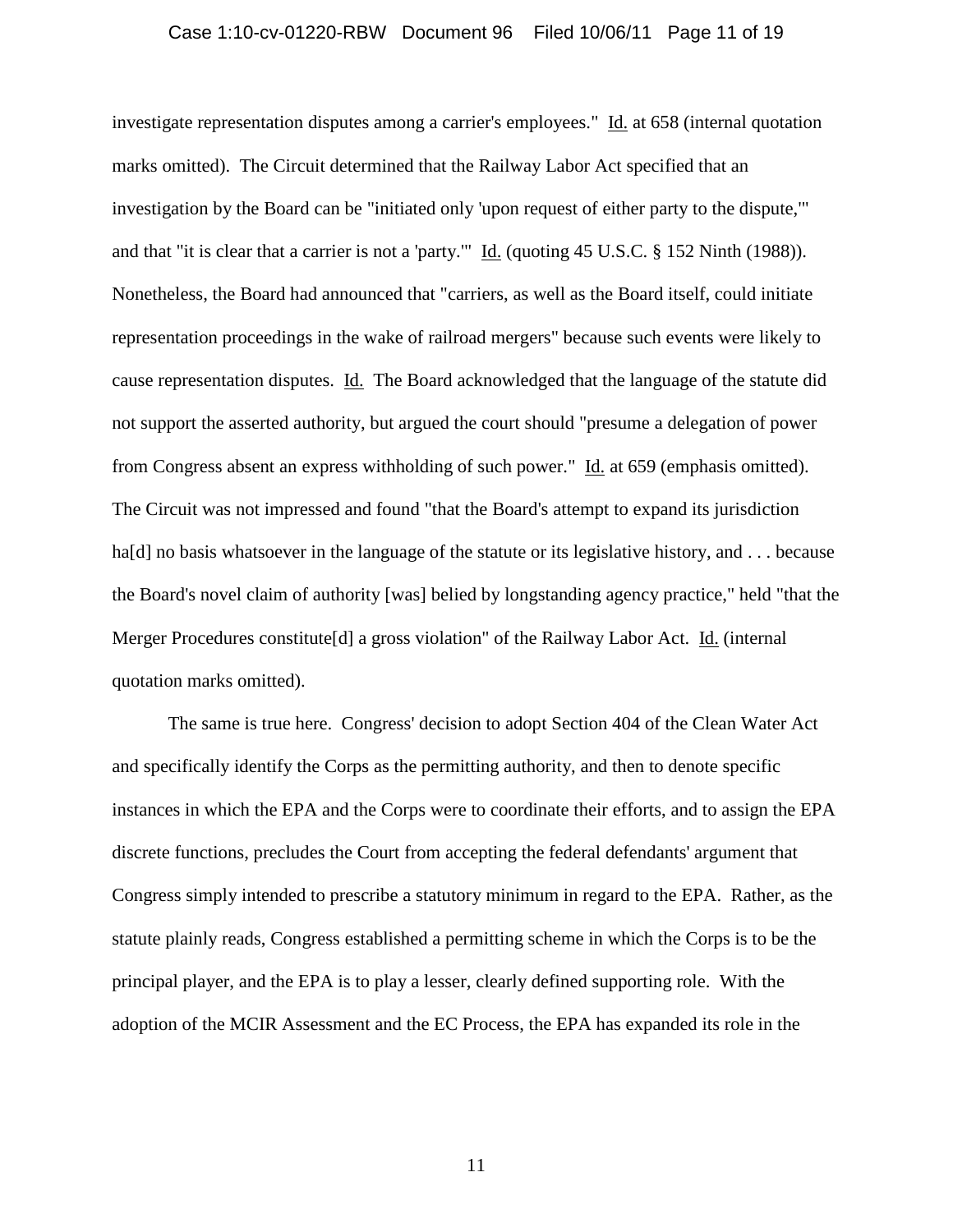### Case 1:10-cv-01220-RBW Document 96 Filed 10/06/11 Page 12 of 19

issuance of Section 404 permits and has thus exceeded the statutory authority afforded to it by the Clean Water Act.

## B. Whether the EPA's issuance of the MCIR Assessment and the EC Process without Notice and Comments violates the APA

The APA requires a reviewing court to set aside an agency action that is "arbitrary, capricious, an abuse of discretion, or otherwise not in accordance with law." 5 U.S.C. § 706(2)(A). "Although federal agencies ordinarily must provide the public with notice of a proposed rule and the opportunity to submit comments on it, the APA makes an exception for . . . 'rules of agency organization, procedure, or practice.'" James V. Hurson Assocs., Inc. v. Glickman, 229 F.3d 277, 280 (D.C. Cir. 2000) (quoting 5 U.S.C. § 553(b)(3)(A)). Legislative rules are agency pronouncements that "have the force and effect of law," Appalachian Power Co. v. EPA, 208 F.3d 1015, 1020 (D.C. Cir. 2000), whereas procedural rules are binding rules "that do not themselves alter the rights or interests of parties," Hurson Assocs., 229 F.3d at 280 (citing JEM Broad. Co. v. FCC, 22 F.3d 320, 326 (D.C. Cir. 1994)). New rules that work substantive changes or major legal additions to existing rules or regulations are subject to the APA's notice and comment procedures as legislative rules. See U.S. Telecom. Ass'n v. FCC, 400 F.3d 29, 34- 35 (D.C. Cir. 2005). Similarly, "if an agency adopts 'a new position inconsistent with' an existing regulation, or effects 'a substantive change in the regulation,' notice and comment are required." Id. at 35 (emphasis omitted) (quoting Shalala v. Guernsey Mem'l Hosp., 514 U.S. 87, 100 (1995)).

The plaintiffs maintain that the MCIR Assessment "effectively amended the established permitting regime under Clean Water Act Section 404 and hence, was subject to the APA's notice and comment procedures." Pls.' Mem. at 22. They argue that there can be no dispute that the MCIR Assessment had a present, binding effect on the agencies and the permit applicants.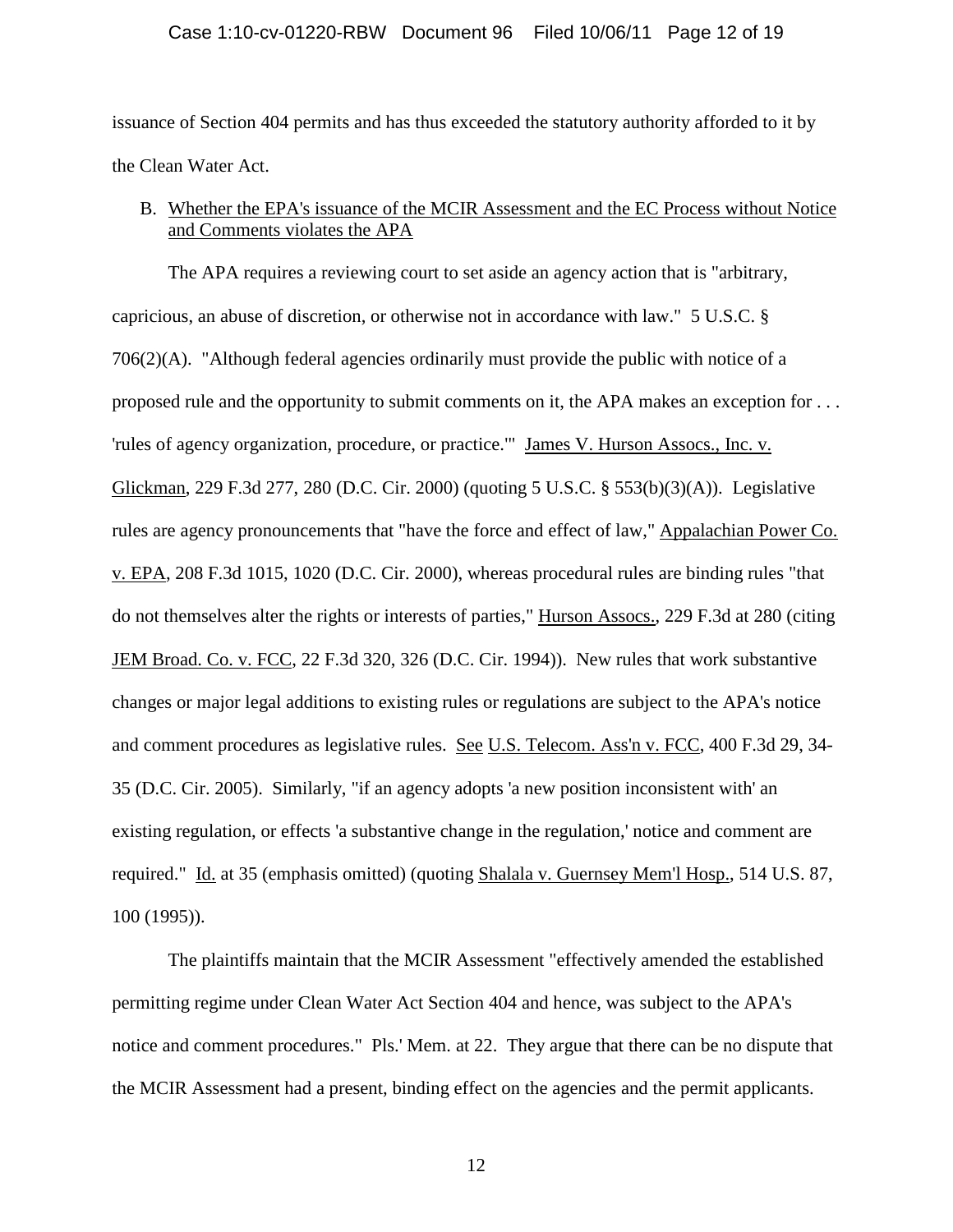#### Case 1:10-cv-01220-RBW Document 96 Filed 10/06/11 Page 13 of 19

Id. at 24. Similarly, the plaintiffs argue that the EC Process imposes unequivocal requirements and reflects an obvious change in the permitting process. Id. at 25. They therefore assert that there is no question that both the MCIR Assessment and the EC Process are legislative rules and, as such, should not have been established absent the notice and comment process required by the APA. Id.

On the other hand, the federal defendants maintain that the MCIR Assessment and the EC Process are, at most, procedural rules that, although binding on the parties, do not alter any rights or obligations. See Defs.' Mem. at 39, 45. They argue that while the EC Process calls for "additional scrutiny" for a specific group of permit applications, the associated procedures are flexible and the agencies retain discretion. Id. at 39. They further contend that no part of the EC Process "alter[s] the rights or interests of permit applicants because permit applicants remain subject to the substantive permitting standards established by the [Clean Water Act] and relevant regulations." Id. at 43; see also id. at 46.

The federal defendants' arguments that the MCIR Assessment and the EC Process are procedural rules are unconvincing, as the cases relied upon by the federal defendants are inapposite. The federal defendants primarily rely on Vermont Yankee Nuclear Power Corporation v. Natural Resources Defense Council, 435 U.S. 519 (1978), as proof that the MCIR Assessment and the EC Process "fall well within the broad discretion accorded to agencies in adopting the procedures and methods of inquiry necessary to carry out their statutory obligations." Defs.' Mem. at 1. Vermont Yankee dealt with a rulemaking instituted by the Atomic Energy Commission regarding "the question of consideration of environmental effects associated with [nuclear power reactors]." 435 U.S. at 528. The District of Columbia Circuit had examined the rulemaking proceedings and, "despite the fact that it appeared that the agency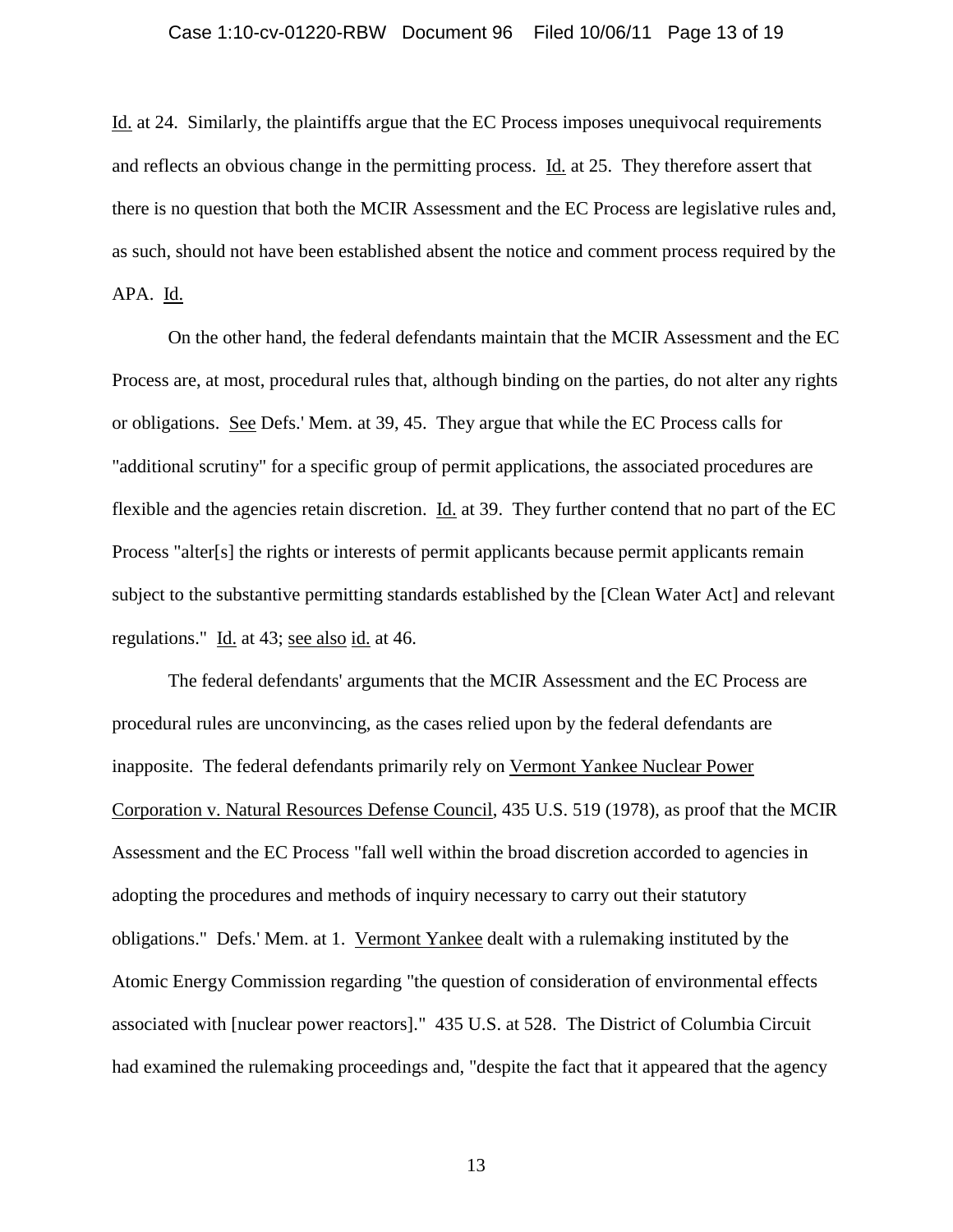#### Case 1:10-cv-01220-RBW Document 96 Filed 10/06/11 Page 14 of 19

employed all the procedures required by [the APA,] and more, [nonetheless] determined the proceedings to be inadequate and overturned the rule." Id. at 535. The Supreme Court reversed, holding that "[a]bsent constitutional constraints or extremely compelling circumstances the administrative agencies should be free to fashion their own rules of procedure and to pursue methods of inquiry capable of permitting them to discharge their multitudinous duties." Id. at 543 (internal quotation marks and citation omitted). The Court continued: "In short, all of this leaves little doubt that Congress intended that the discretion of the agencies and not that of the courts be exercised in determining when extra procedural devices should be employed." Id. at 546 (emphasis added). The Court concluded that "[the] sort of unwarranted judicial examination [engaged in by the District of Columbia Circuit regarding] perceived procedural shortcomings of a rulemaking proceeding can do nothing but seriously interfere with that process prescribed by Congress." Id. at 548.

Vermont Yankee thus answers the question of whether courts may compel agencies to follow procedures above or in addition to those required by the APA. It does not, however, shed light on the question of what constitutes a procedural rule, as there was no question that the agency had acted in accordance with the notice and comment requirements of the APA and had conducted a formal rulemaking. See id. (explaining that there was no doubt that the agency "employed at least the statutory minima" of the APA). Accordingly, the federal defendants' reliance on Vermont Yankee to demonstrate that the MCIR Assessment and the EC Process are procedural rules is misplaced. See Pls.' Reply at 4 n.5 (discussing the federal defendants' misguided reliance on Vermont Yankee, and citing Doe v. Rumsfeld, 341 F. Supp. 2d 1, 13 (D.D.C. 2004), as on point). Here, the judicial examination is not the "sort of unwarranted . . . examination of a rulemaking proceeding" that was prohibited by the Supreme Court in Vermont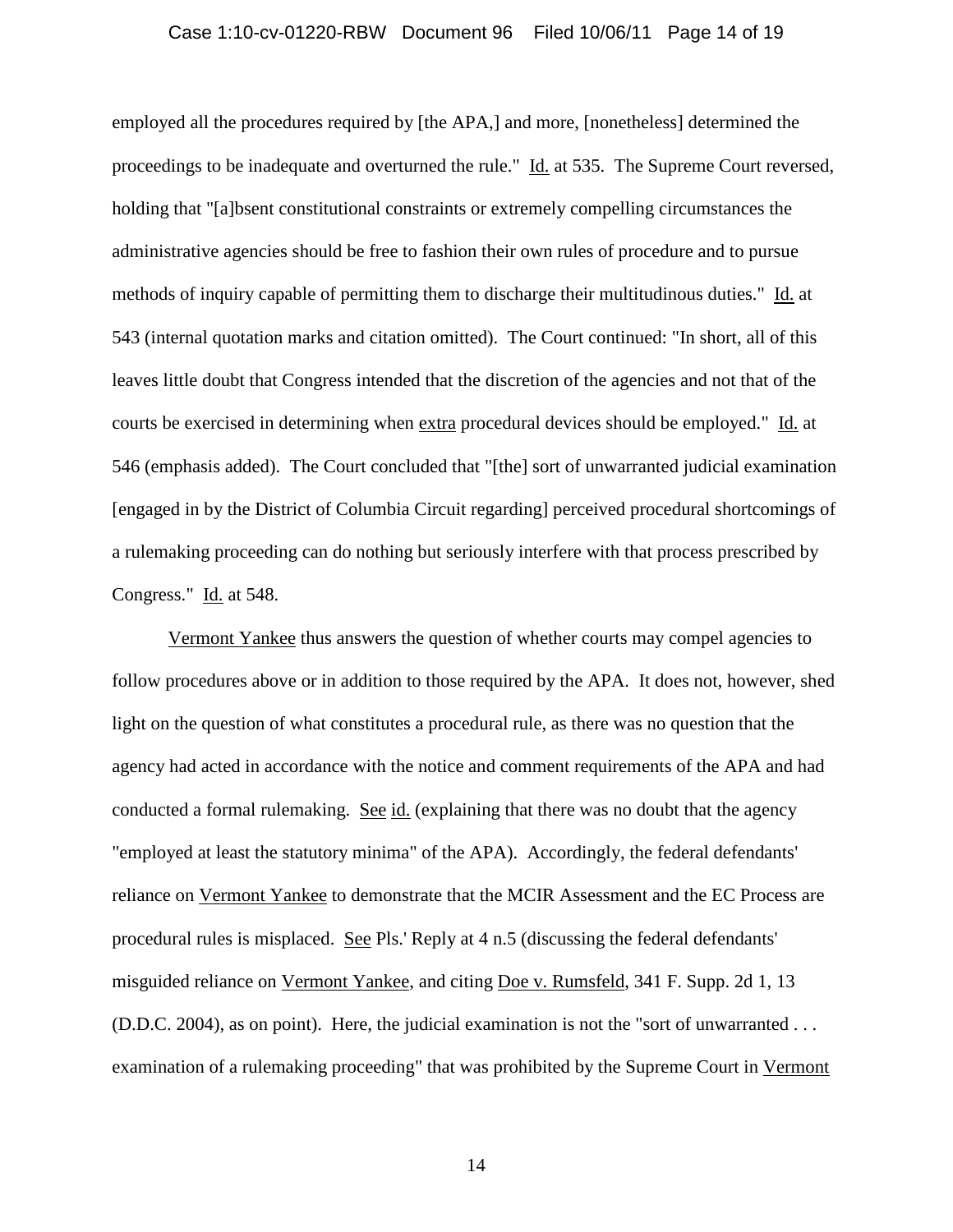#### Case 1:10-cv-01220-RBW Document 96 Filed 10/06/11 Page 15 of 19

Yankee; rather, it is a wholly necessary judicial examination into whether the federal defendants should have satisfied the "statutory minima" of the APA and subjected the MCIR Assessment and the EC Process to notice and comment.

The federal defendants next point to James V. Hurson Associates, Inc. v. Glickman, 229 F.3d 277 (D.C. Cir. 2000), as supporting their argument that the MCIR Assessment and the EC Process are procedural, not legislative, rules. Hurson Associates dealt with a U.S. Department of Agriculture ("USDA") rule that controlled the manner in which the agency received requests for food labeling. 229 F.3d at 279. Prior to the rule's adoption, commercial food producers could seek approval of proposed labels in three ways: (1) by mailing in an application, (2) by personally visiting the relevant division within the USDA, or (3) by hiring an expediter firm whose employees would meet with USDA representatives during office hours. Id. This latter method was known as "face-to-face." Id. The USDA rule at issue in Hurson Associates abolished the face-to-face application method. Id. The Circuit determined that the USDA's "abolition of face-to-face did not alter the substantive criteria by which it would approve or deny proposed labels; it simply changed the procedures it would follow in applying those substantive standards." Id. at 281. The Circuit further concluded "that an otherwise-procedural rule does not become a substantive one, for notice-and-comment purposes, simply because it imposes a burden on regulated parties." Id. The Circuit, however, found it important that "the USDA's rule [did] not change the agency personnel who [would] be responsible for reviewing proposed labels." Id. at 282; see also id. (explaining that the crucial element "is not whether one has 'face time' with agency staff members, but which staffers have decisionmaking authority").

Here, where it is undisputed that the EPA—and the EPA alone—applied the 404(b)(1) guidelines during the MCIR Assessment to determine which permit applications would be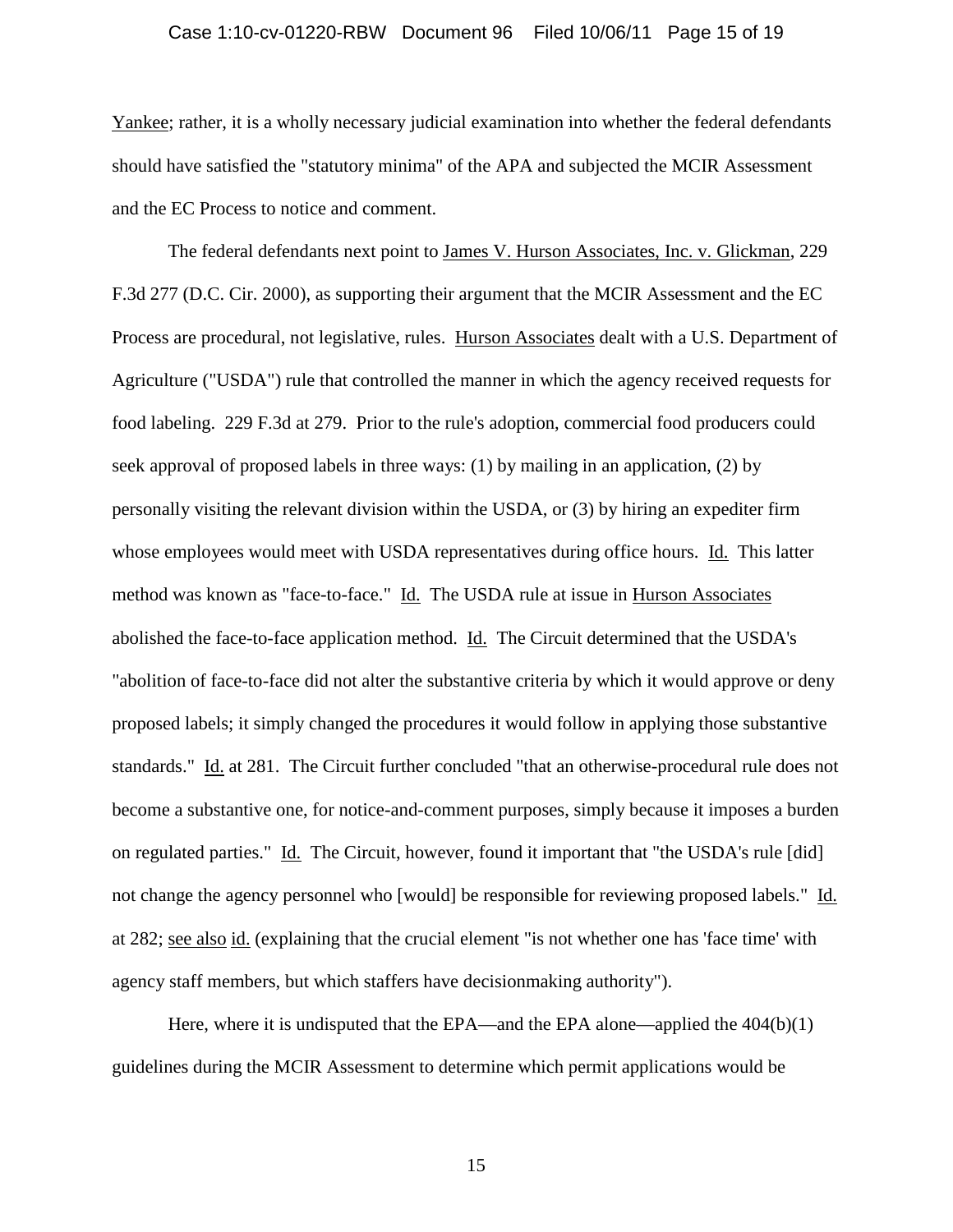#### Case 1:10-cv-01220-RBW Document 96 Filed 10/06/11 Page 16 of 19

subject to the EC Process, Defs.' Mem. at 12-13, Hurson Associates would seem to indicate that the change in reviewing authority favors a finding that the MCIR Assessment is not a procedural rule. In other words, the fact that the creation of the MCIR Assessment removed the task of applying the 404(b)(1) guidelines to pending permits from the Corps and bestowed it upon the EPA signifies a substantive, rather than a procedural, change to the permitting framework.

Finally, American Mining Congress v. Mine Safety & Health Admin., 995 F.2d 1106 (D.C. Cir. 1993), another case relied upon by the federal defendants both in their briefs and at the September 16, 2011 motions hearing, is not only distinguishable, but in fact supports a finding that the MCIR Assessment and the EC Process are legislative rules. In American Mining, the District of Columbia Circuit answered the question whether "Program Policy Letters of the Mine Safety and Health Administration, stating the agency's position that certain x-ray readings qualify as 'diagnoses' of lung disease within the meaning of agency reporting regulations, are interpretive rules under the [APA]." Id. at 1107. The policy letters had been issued to clarify a regulation that required mine operators to report diagnoses of certain occupational illnesses, id., and explained that x-rays rating a certain score "on the International Labor Office classification system would be considered a diagnosis that the x-rayed miner had silicosis or one of the other pneumonoconioses for the purposes of the reporting requirements," id. at 1108. The agency did not follow the notice and comment requirements of the APA when it issued the policy letters, and maintained that they were not obliged to do so because the policy letters were interpretive rules subject to the exemption of 5 U.S.C. § 553(b)(3)(A). Id. After reviewing the differences between substantive rules, interpretive rules, and general statements of policy, id. at 1109, the Circuit noted that it had "distinguished between cases where a rule is 'based on specific statutory provisions' (interpretive), and where one is instead 'based on an agency's power to exercise its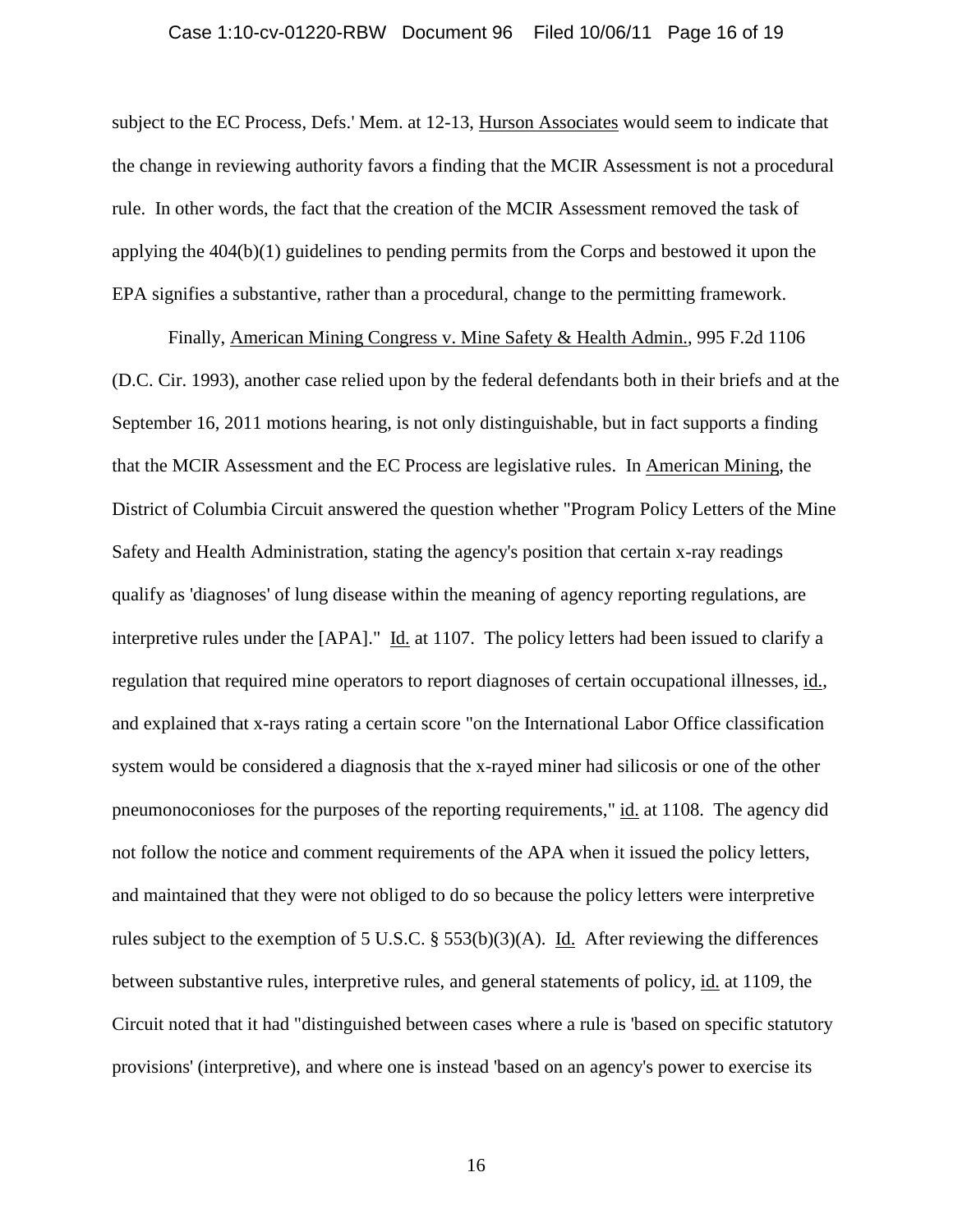### Case 1:10-cv-01220-RBW Document 96 Filed 10/06/11 Page 17 of 19

judgment as to how best to implement a general statutory mandate' (legislative)." Id. at 1110 (quoting United Technologies Corp. v. EPA, 821 F.2d 714, 719-20 (D.C. Cir. 1987)). The Circuit continued: "[T]he legislative or interpretive status of the agency rules turns not in some general sense on the narrowness or [the] breadth of the statutory (or regulatory) term in question, but on the prior existence or non-existence of legal duties and rights." Id. Before concluding that the policy letters at issue were interpretive because the regulations themselves required the reporting so there was no "legislative gap that required the [policy letters] as a predicate to enforcement action," id. at 1112, the Circuit opined:

Accordingly, insofar as our cases can be reconciled at all, we think it almost exclusively on the basis of whether the purported interpretive rule has "legal effect", which in turn is best ascertained by asking (1) whether in the absence of the rule there would not be an adequate legislative basis for enforcement action or other agency action to confer benefits or ensure the performance of duties, (2) whether the agency has published the rule in the Code of Federal Regulations, (3) whether the agency has explicitly invoked its general legislative authority, or (4) whether the rule effectively amends a prior legislative rule. If the answer to any of these questions is affirmative, we have a legislative, not an interpretive rule.

### Id.

American Mining actually supports the Court's conclusion that the MCIR Assessment and the EC Process are legislative rules, and therefore should have been subjected to notice and comment, for two reasons.<sup>[5](#page-4-0)</sup> First, as this Memorandum Opinion has earlier made clear, the Clean Water Act contains no provisions that contemplate the EPA applying the 404(b)(1) guidelines to pending permit applications. See supra p. 11. Indeed, the Clean Water Act specifically names the Corps the permitting authority and carves out a limited (albeit important)

<span id="page-16-0"></span> <sup>5</sup> It is perhaps worth noting that at no point during the life of this case have the federal defendants asserted that the MCIR Assessment or the EC Process are interpretive rules; rather, they repeatedly assert that the MCIR Assessment and the EC Process are procedural rules. Of course, interpretive rules and procedural rules are both exempted from the APA's notice and comment requirements by the same exemption—5 U.S.C. § 553(b)(3)(A).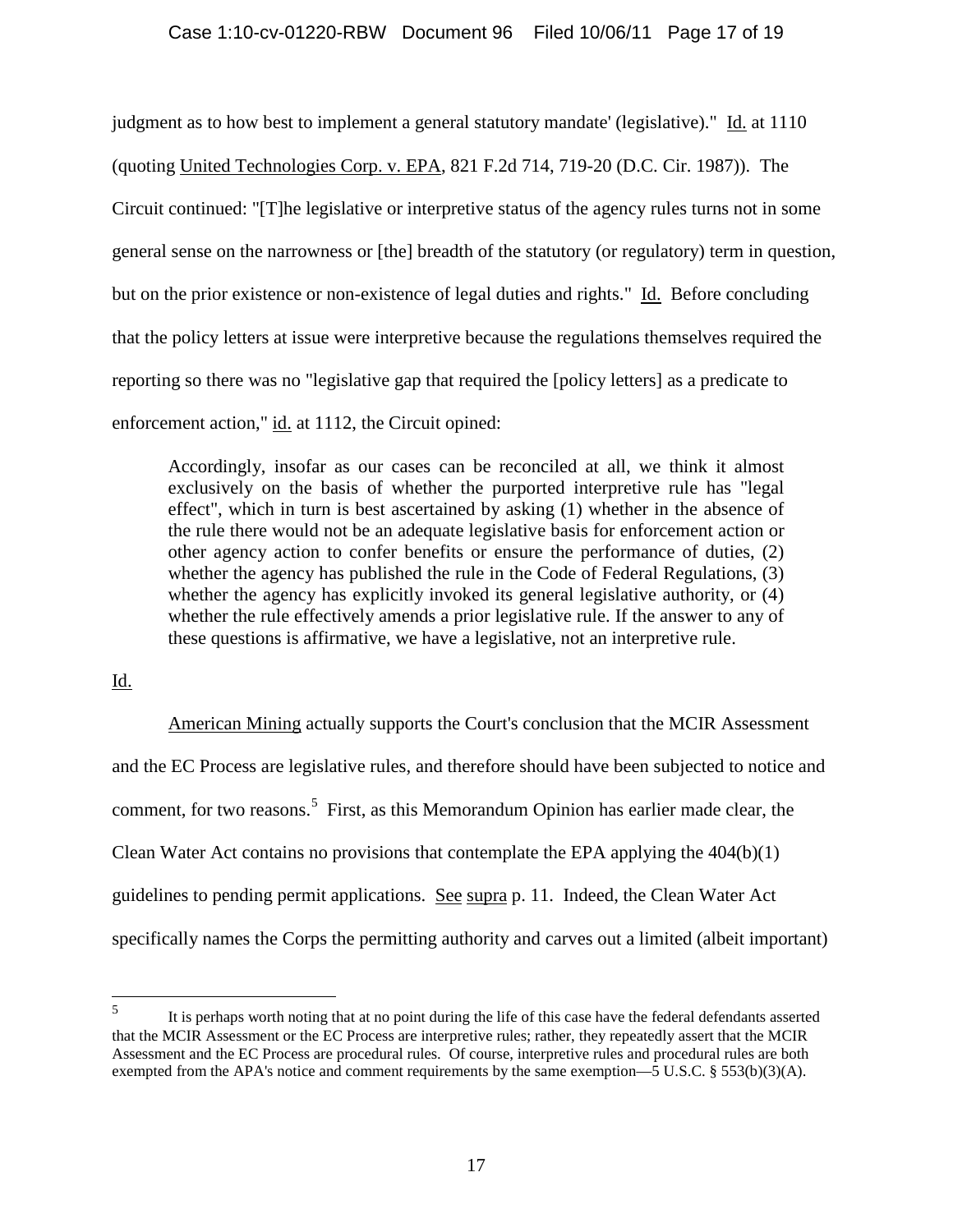#### Case 1:10-cv-01220-RBW Document 96 Filed 10/06/11 Page 18 of 19

role for the EPA in the permitting process. Thus, the EPA must argue, and has argued throughout this litigation, that the MCIR Assessment and the EC Process are "based on [its] power to exercise its judgment as to how best to implement a general statutory mandate," id. at 1110; see also Defs.' Mem at 17 (asserting that both the EC Process and the [MCIR Assessment] "fall within the agencies' authority under the [Clean Water Act] and within their broad discretion to establish the procedures necessary to carry out their statutory functions"). American Mining teaches that such agency reasoning often tends to result in a finding that the agency action in question was, in fact, a legislative rule. Similarly, as the foregoing pages of this Memorandum Opinion have demonstrated, the MCIR Assessment and the EC Process are not consistent with the legal duties and authority accorded the EPA by Section 404 of the Clean Water Act, see supra pp. 9-11, and American Mining demonstrates that the "prior existence or non-existence of legal duties and rights" is an important consideration in assessing what agency action must be subjected to notice and comment. 995 F.3d at 1110. Finally, the Court finds that it can answer two of the questions set forth in American Mining in the affirmative. First, in the absence of the June 11, 2009 MOU and the letters written the same day, "there would not be an adequate legislative basis for" the EPA to conduct the MCIR Assessment or subject the pending permit applications to the additional scrutiny of the EC Process. Id. at 1112. Second, as explained above, it is apparent that the MCIR Assessment and the EC Process "effectively amend" the Section 404 permitting process by conferring additional reviewing authority on the EPA authority that the statute reserves for the Corps. Id. American Mining therefore compels a finding that the MCIR Assessment and the EC Process are legislative rules.